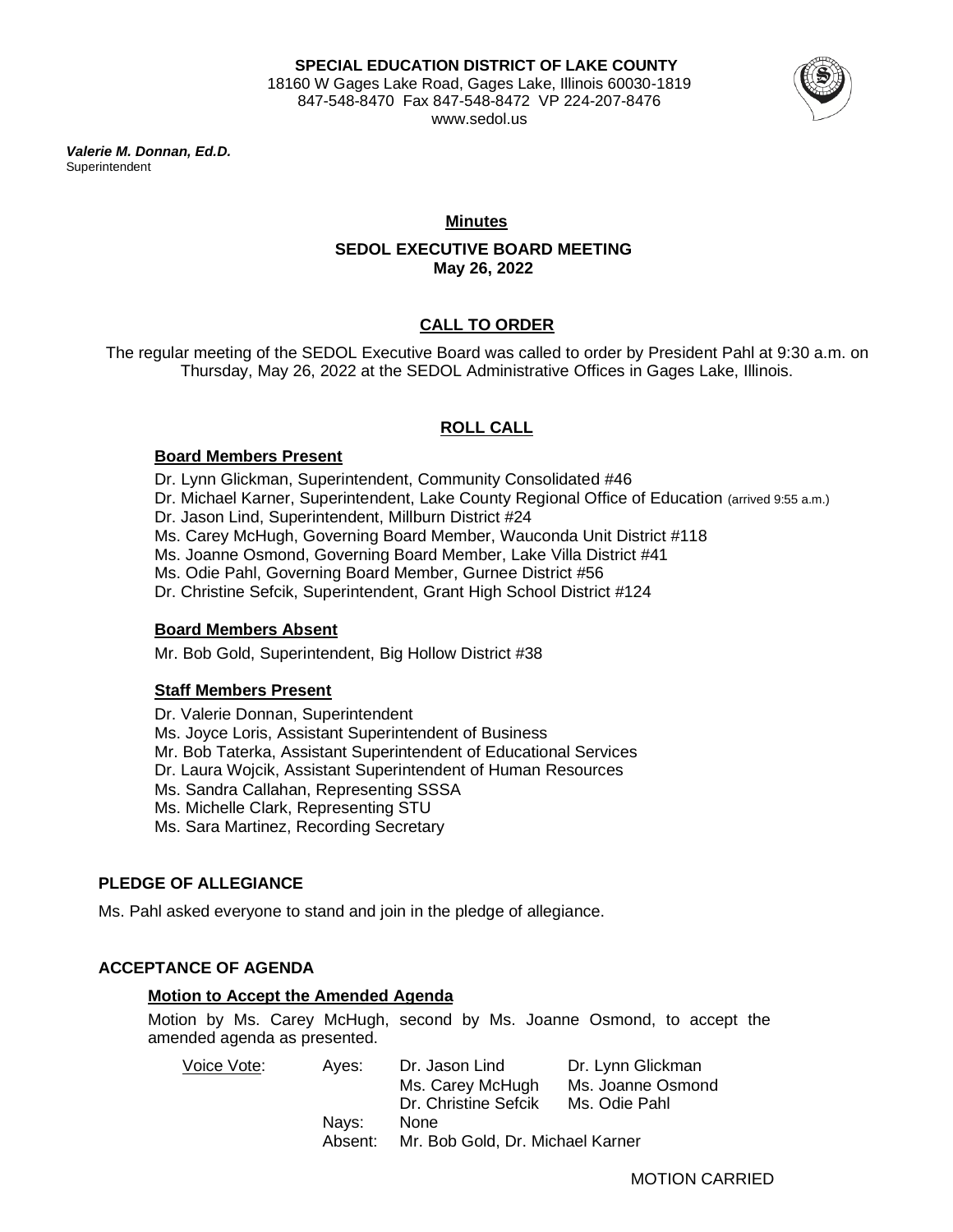# **CONSENT AGENDA**

## **Motion to Approve Consent Agenda**

Motion by Dr. Christine Sefcik, second by Dr. Lynn Glickman, to approve the consent agenda as follows.

# Approval of Minutes

Public and closed session minutes of the regular meeting of April 28, 2022 and public minutes of the special meeting on April 14, 2022.

## Financial Matters

Paid Accounts Payable List: The following expenditures represent the May, 2022 accounts payable list:

| \$993,915.76         |
|----------------------|
| \$730,762.73         |
| \$852,675.76         |
| \$731,303.25         |
| \$855,189.83         |
| TOTAL \$4,163,847.33 |
|                      |

Treasurer's Report: Report for April, 2022

## Closed Session Minutes/Recordings

Administration recommended the minutes of closed session from the following meetings remain confidential and that all previously reviewed minutes remain closed.

| October 28, 2021  | Employee Matter and Litigation                         |
|-------------------|--------------------------------------------------------|
| November 11, 2021 | <b>Employee Matter</b>                                 |
| December 16, 2021 | Employee Matter, Collective Bargaining, and Litigation |
| February 24, 2022 | <b>Employee Matter and Litigation</b>                  |
| March 24, 2022    | <b>Collective Bargaining</b>                           |

In addition, Administration recommended the destruction of verbatim recordings for the following closed session meetings:

| June 25, 2020   | September 17, 2020 |
|-----------------|--------------------|
| July 23, 2020   | October 22, 2020   |
| August 27, 2020 | November 12, 2020  |

# Personnel Matters

Recommended employment of the following applicants, with work assignment and start date as indicated, subject to completion of the physical examination and forms, as required by Section 24- 6 of the School Code, successful completion of a criminal background investigation as required by Section 10-21.9 of the School Code, a Child Abuse Registry check, and submission of all forms, documents, and certifications as required by law and/or requested by SEDOL for the position.

1. Requests for Contracts

Educational Support Personnel

| Fox, Laura | - Physical Therapist                |
|------------|-------------------------------------|
|            | - Budget Approved Vacancy           |
|            | - Doctorate, Saint Louis University |
|            | - \$90,219 (21-22 schedule)         |
|            | - August 15, 2022                   |
|            |                                     |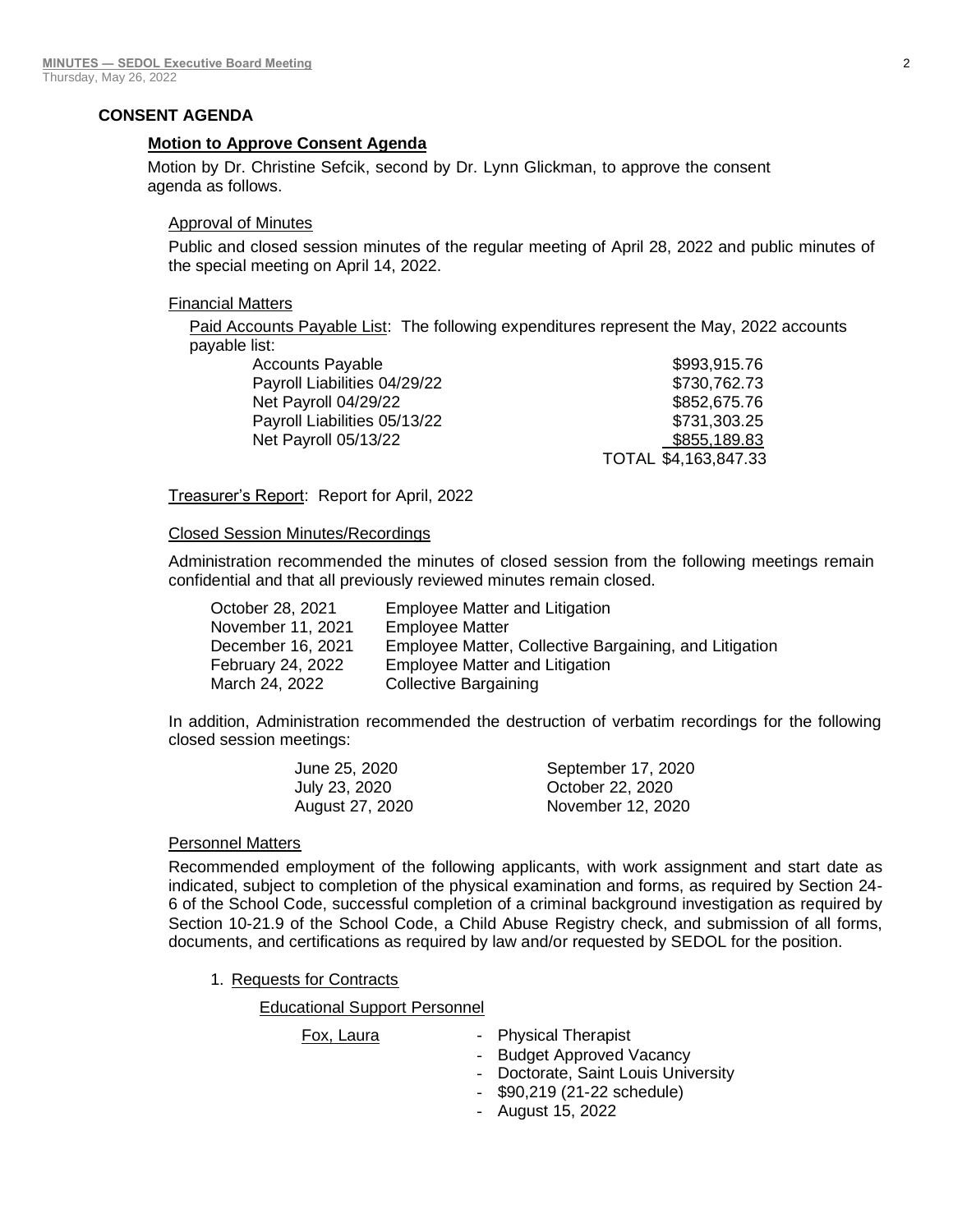| Kostecki, Katherine                  |        | - Occupational Therapist<br><b>Budget Approved Vacancy</b><br>MS, University of Illinois, Chicago<br>\$68,776 (21-22 schedule)<br>- August 15, 2022        |
|--------------------------------------|--------|------------------------------------------------------------------------------------------------------------------------------------------------------------|
| Medina, Guadalupe                    |        | Paraprofessional - Cyd Lash Academy<br><b>Budget Approved Expansion Position</b><br>\$16.32/hour<br>August 15, 2022                                        |
| <b>Licensed Staff</b>                |        |                                                                                                                                                            |
| Dunteman, Elizabeth                  |        | - Teacher - Sector<br><b>Budget Approved Vacancy</b><br>- MA, CA National University<br>- \$48,269 (21-22 schedule)<br>- August 23, 2022                   |
| Kusek, Alexandria                    |        | Teacher, SAB - Gages Lake School<br><b>Budget Approved Vacancy</b><br>- BA, Southern Illinois University<br>- \$41,540 (21-22 schedule)<br>August 15, 2022 |
| McMahon, Tracy                       |        | Teacher - John Powers Center<br><b>Budget Approved Vacancy</b><br>MA, National Louis University<br>- \$64,761 (21-22 schedule)<br>August 11, 2022          |
| McMorrow, Erin                       |        | Teacher - Transition<br><b>Budget Approved Vacancy</b><br>MA, Concordia<br>- \$70,784 (21-22 schedule)<br>August 15, 2022                                  |
| <u>Tidd, Erin</u>                    |        | <b>Sector Supervisor</b><br><b>Budget Approved Vacancy</b><br>MA/MS, Concordia University Chicago<br>\$84,448<br>August 1, 2022                            |
| 2. Resignations/Retirements          |        |                                                                                                                                                            |
| <b>Educational Support Personnel</b> |        |                                                                                                                                                            |
| Dixon, Cheryl                        |        | Paraprofessional - Laremont<br>Retiring June 2, 2022                                                                                                       |
| <b>Farwell, Kayla</b>                |        | - Paraprofessional - John Powers Center<br>Resigned May 13, 2022                                                                                           |
| Kusek, Alexandria                    |        | - Paraprofessional - Gages Lake School<br>Resigning June 1, 2022 to accept SAB teaching<br>position at Gages Lake School                                   |
| Medina, Guadalupe                    | $\sim$ | Administrative Assistant - Vocational Program<br>Resigning June 30, 2022 to accept as<br>paraprofessional position.                                        |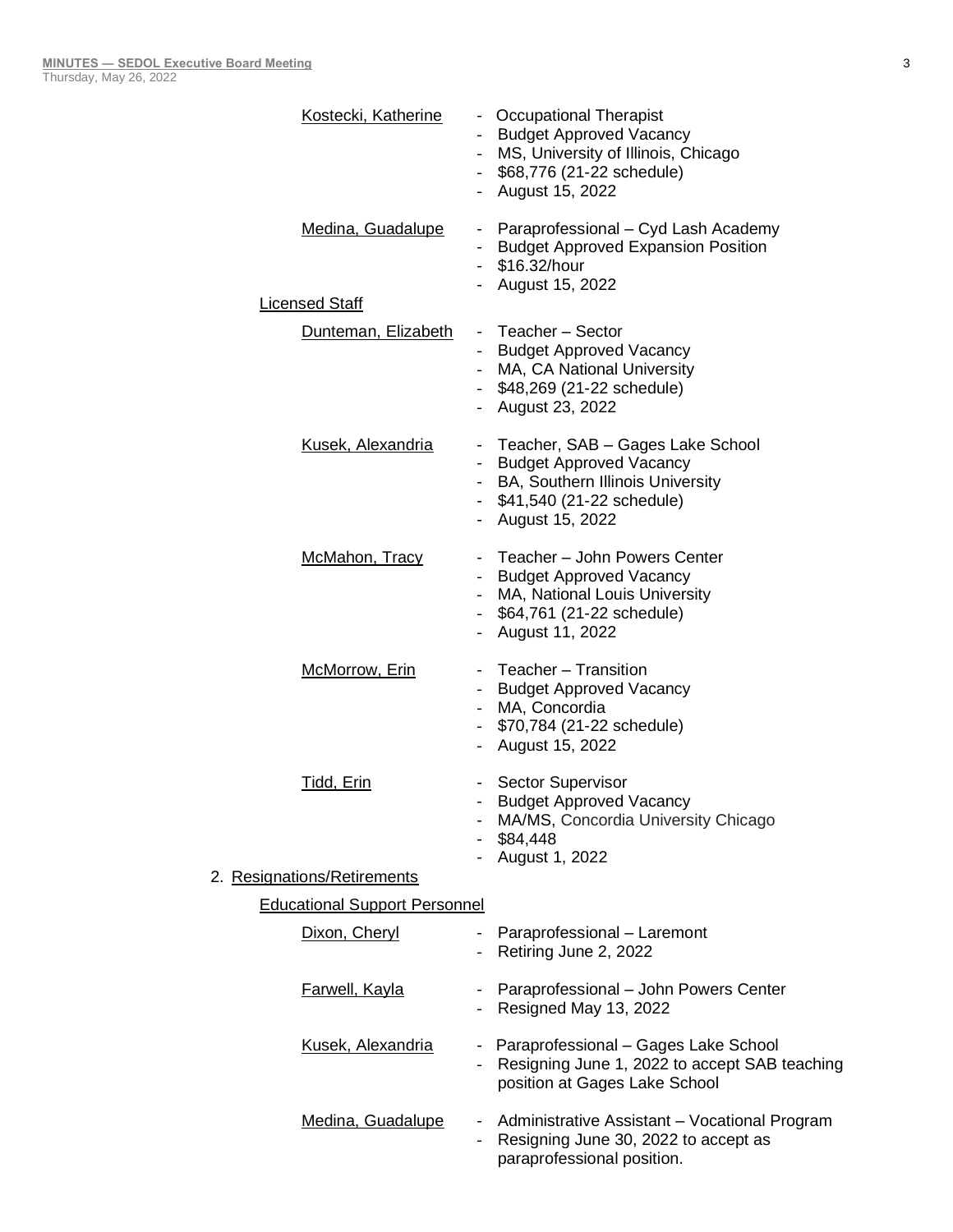|    | Nygard, Liz                          |                          | - Paraprofessional - Laremont<br>- Resigned May 15, 2022                                                              |
|----|--------------------------------------|--------------------------|-----------------------------------------------------------------------------------------------------------------------|
|    | Peters, Jamie                        |                          | - Paraprofessional - South School<br>- Resigning June 1, 2022                                                         |
|    | Ramirez, Lourdes                     |                          | - Paraprofessional - Fairhaven School<br>- Resigning at the end of the 2021-22 school year                            |
|    |                                      |                          | Wood-Agunloye, Jacqueline - Paraprofessional - Sector<br>Retiring at the end of the 2021-22 school year               |
|    | Woodruff, Kim                        |                          | - Paraprofessional - Sector<br>- Resigning July 15, 2022                                                              |
|    | <b>Licensed Staff</b>                |                          |                                                                                                                       |
|    |                                      |                          | Boornazian, Catherine - Teacher - John Powers Center<br>- Resigning at the end of the 2021-22 school year             |
|    | Gell, Marjorie                       |                          | - Speech/Lang Pathologist - John Powers Center<br>- Resigning at the end of the 2021-22 school year                   |
|    | Kopelman, Clark                      |                          | - School Psychologist<br>- Resigning at the end of the 2021-22 school year                                            |
|    | Moy, Amanda                          |                          | - Speech/Language Pathologist - Fairhaven School<br>- Resigning at the end of the 2021-22 school year                 |
|    | Nasci, Elizabeth                     |                          | - Teacher - Gages Lake School<br>- Resigning at the end of the 2021-22 school year                                    |
|    | Tidd, Erin                           | $\blacksquare$           | Teacher - Laremont School<br>Resigning at the end of the 2021-22 school year to<br>accept Sector Supervisor position. |
| 3. | Reinstatement of Staff for 2022-23   |                          |                                                                                                                       |
|    | <b>Educational Support Personnel</b> |                          |                                                                                                                       |
|    | Gamboa, Grettel                      |                          | - Administrative Assistant, Regional Safe School Program                                                              |
|    | <b>Licensed Staff</b>                |                          |                                                                                                                       |
|    | Hughes, Delsy                        |                          | Program Facilitator, Regional Safe School Program                                                                     |
|    | LaCroix, Madelyn                     | $\overline{\phantom{a}}$ | Teacher, Regional Safe School Program                                                                                 |
|    | Pinta, Michelle                      |                          | Teacher, Regional Safe School Program                                                                                 |
|    | Ross, Lori                           |                          | Vocational/Transition Program                                                                                         |
|    | Sciacca, Maria                       |                          | Teacher, Regional Safe School Program                                                                                 |
| 4. | Leave of Absence                     |                          |                                                                                                                       |
|    | <b>Educational Support Personnel</b> |                          |                                                                                                                       |
|    | Soto, Jacqueline                     |                          | Paraprofessional - Fairhaven School<br>Leave of absence for the 2022-23 school year                                   |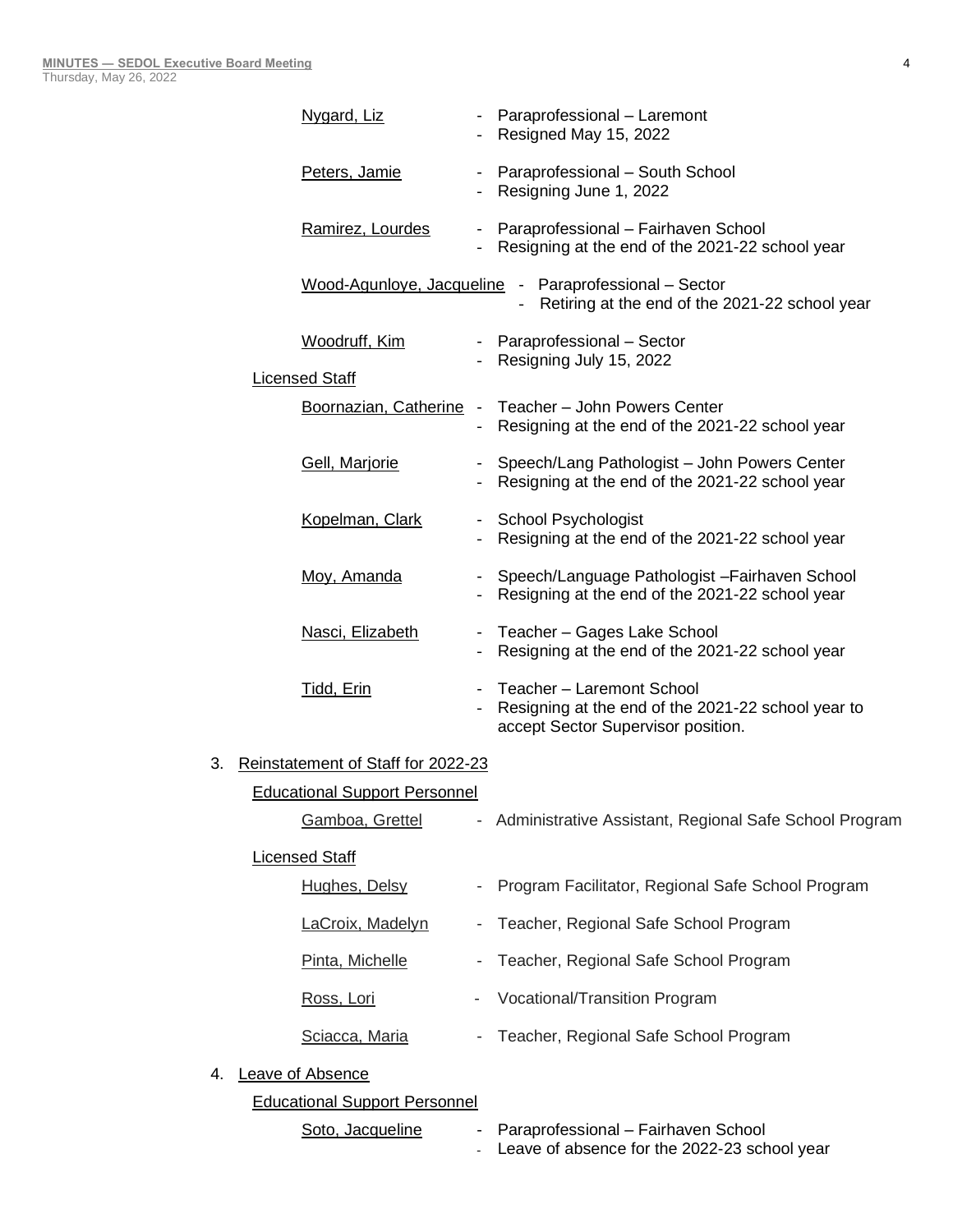| Roll Call Vote: | Aves:   | Dr. Lynn Glickman                | Ms. Carey McHugh     |
|-----------------|---------|----------------------------------|----------------------|
|                 |         | Ms. Joanne Osmond                | Dr. Christine Sefcik |
|                 |         | Dr. Jason Lind                   | Ms. Odie Pahl        |
|                 | Navs:   | <b>None</b>                      |                      |
|                 | Absent: | Mr. Bob Gold, Dr. Michael Karner |                      |
|                 |         |                                  | 110TION 01           |

MOTION CARRIED

- 4. Professional Vacancies Anticipated for 2022-23
	- 1 Sector Supervisor (08/01/2022) Varied
	- 8 Speech and Language Pathologists (08/15/2022) Varied
	- 3 Social Worker (08/15/2022) Varied (1 contract pending license)
	- 1 Part-Time Social Worker (08/15/2022) Varied
	- 3 School Psychologist (08/15/2022) Varied
	- 1.2 Occupational Therapist FT/PT (08/15/2022) Varied
	- 6 Registered Nurse FT/PT (08/15/2022) Varied
	- .6 Orientation & Mobility Specialist (08/15/2022) Varied
	- 9 Sign Language Interpreters (08/15/2022) John Powers Center
	- 1 Hearing Itinerant PT (08/15/2022) John Powers Center
	- 1 DHH Teacher John Powers Center
	- 1 LASSO III Teacher (08/15/2022) Fairhaven School
	- 2 LASSO EC Teacher (08/15/2022) Fairhaven School
	- 2 SAB Teacher (08/15/2022) Gages Lake School (2 contracts pending license)
	- 1 Community Transition Teacher (08/15/2022) John Powers Center
	- 1 TAB Teacher K-2 (08/15/2022) Millburn Elementary School
	- 1 LASSO I Teacher 3-5 Millburn Elementary School
	- 1 Part-Time LASSO Itinerant Varied

# **RECOGNITION**

#### **STARS Student**

The Board recognized a student from Ms. Erin Tidd's classroom at Laremont School, as the May STARS Student. This student was so excited to receive this award. He has made exceptional strides in the use of switches which allow him to communicate, participate in class, and use for vocational skills. He loves the ability to communicate and work at the same time and has shown such growth and maturity this school year.

#### Employee of the Month

The Board recognized Ms. Samantha Walega, LASSO 3 Teacher at Fairhaven School as May's Employee of the Month. Sam displays great leadership, works hard, and collaborates well with her team and those she interacts with. She adjusts lesson plans to fit each students differentiating need and works very closely with her team to support her students and their families.

#### **PUBLIC COMMENT**

There was no Public Comment.

#### **OLD BUSINESS**

### **Therapets.orgLLC Agreement**

#### **Motion to Approve Agreement**

Motion by Ms. Carey McHugh second by Ms. Joanne Osmond, to approve the agreement between SEDOL and TheraPets.orgLLC for the 2022-23 school year in the amount of \$31,070.00 as presented.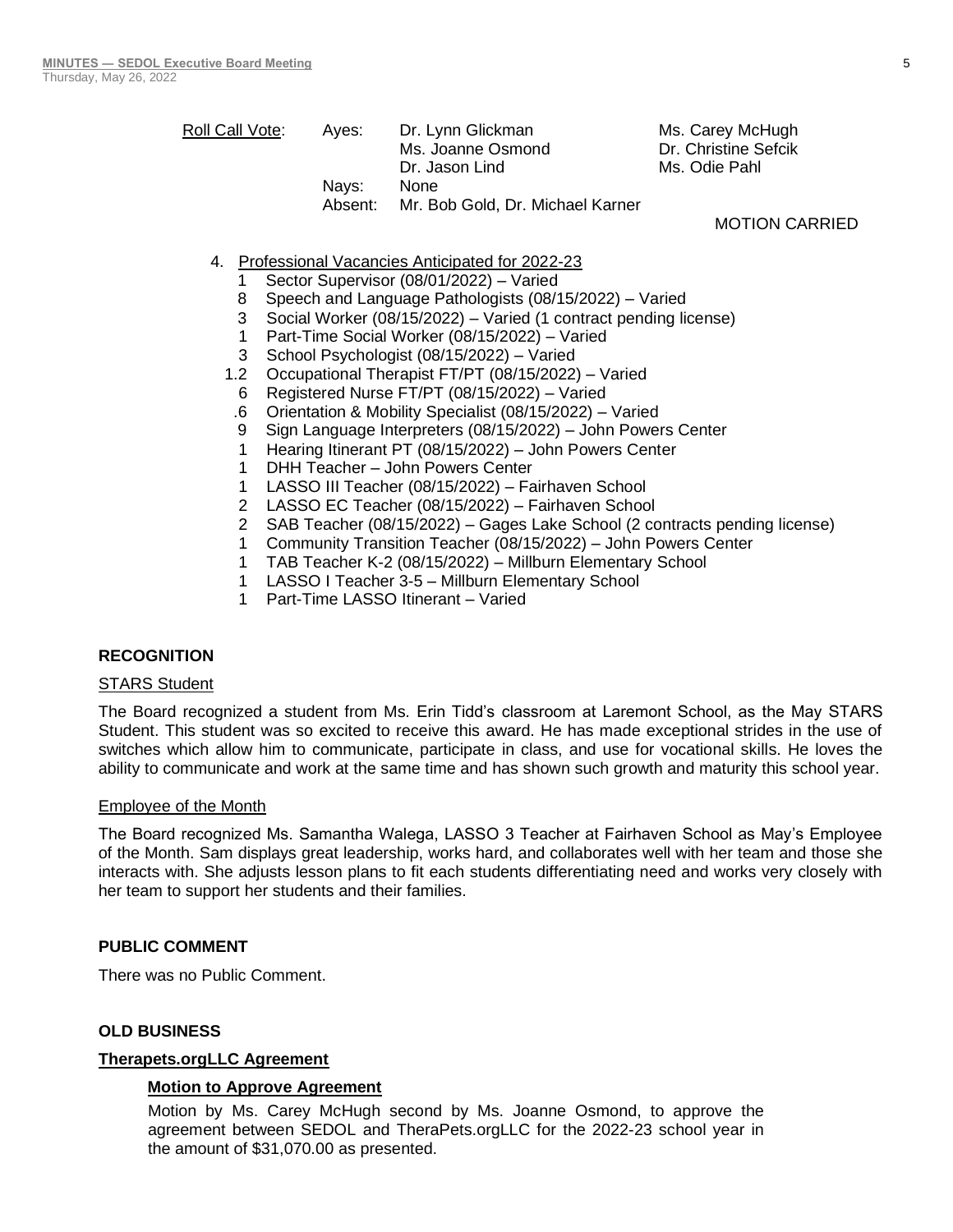The Board approved the contract between SEDOL and TheraPets.orgLLC in the amount of \$31,070.00 for treatment sessions with animal assisted therapy for the 2022-23 school year pending approval of ESSER III funds by the State of Illinois.

| Roll Call Vote: | Aves:   | Ms. Carey McHugh                 | Ms. Joanne Osmond |
|-----------------|---------|----------------------------------|-------------------|
|                 |         | Dr. Christine Sefcik             | Dr. Jason Lind    |
|                 |         | Dr. Lynn Glickman                | Ms. Odie Pahl     |
|                 | Navs:   | <b>None</b>                      |                   |
|                 | Absent: | Mr. Bob Gold, Dr. Michael Karner |                   |
|                 |         |                                  | .                 |

MOTION CARRIED

#### **Net56 Student Data Privacy Cybersecurity Agreement**

#### **Motion to Approve Agreement**

Motion by Dr. Jason Lind, second by Dr. Christine Sefcik, to approve the Net56 Student Data Privacy Cybersecurity agreement as presented.

The Board approved continuation of the Net 56 Student Data Privacy Cybersecurity Agreement in the amount of \$2,850/month for 12 months effective May 1, 2022 through June 30, 2023.

| Roll Call Vote: | Aves:   | Ms. Carey McHugh                 | Ms. Joanne Osmond |
|-----------------|---------|----------------------------------|-------------------|
|                 |         | Dr. Christine Sefcik             | Dr. Jason Lind    |
|                 |         | Dr. Lynn Glickman                | Ms. Odie Pahl     |
|                 | Navs:   | <b>None</b>                      |                   |
|                 | Absent: | Mr. Bob Gold, Dr. Michael Karner |                   |
|                 |         |                                  |                   |

MOTION CARRIED

#### **NEW BUSINESS**

### **FOIA Request**

On 4/27/22, Dr. Wojcik received a FOIA request from Fremont School District 79 for information related to a former employee to be used for the purpose of evaluating the qualifications and fitness of a public employee. Included in the initial request was an agreement to extend the typical deadline to fifteen business days. An electronic response was sent on 5/18/22.

# **CLOSED SESSION**

#### **Motion to Enter into Closed Session**

At 9:45 a.m. Ms. Carey McHugh moved, second by Dr. Lynn Glickman, for the Board to enter into closed session to discuss:

- 1. The appointment, employment, compensation, discipline, performance or dismissal of specific employees of the public body or legal counsel for the public body, including hearing testimony on a complaint lodged against an employee of the public body or against legal counsel for the public body to determine its validity.
- 2. Litigation, when an action against, affecting or on behalf of the particular public body has been filed and is pending before a court or administrative tribunal.
- 3. Collective bargaining matters, collective negotiating matters between the public body and its employees or their representatives, or deliberations concerning salary schedules for one or more classes of employees.
- 4. The purchase or lease of real property for the use of the public body, including meetings held for the purpose of discussing whether a particular parcel should be acquired.

| Aves:   | Ms. Joanne Osmond                | Dr. Christine Sefcik |
|---------|----------------------------------|----------------------|
|         | Dr. Jason Lind                   | Dr. Lynn Glickman    |
|         | Ms. Carey McHugh                 | Ms. Odie Pahl        |
| Navs:   | <b>None</b>                      |                      |
| Absent: | Mr. Bob Gold, Dr. Michael Karner |                      |
|         |                                  |                      |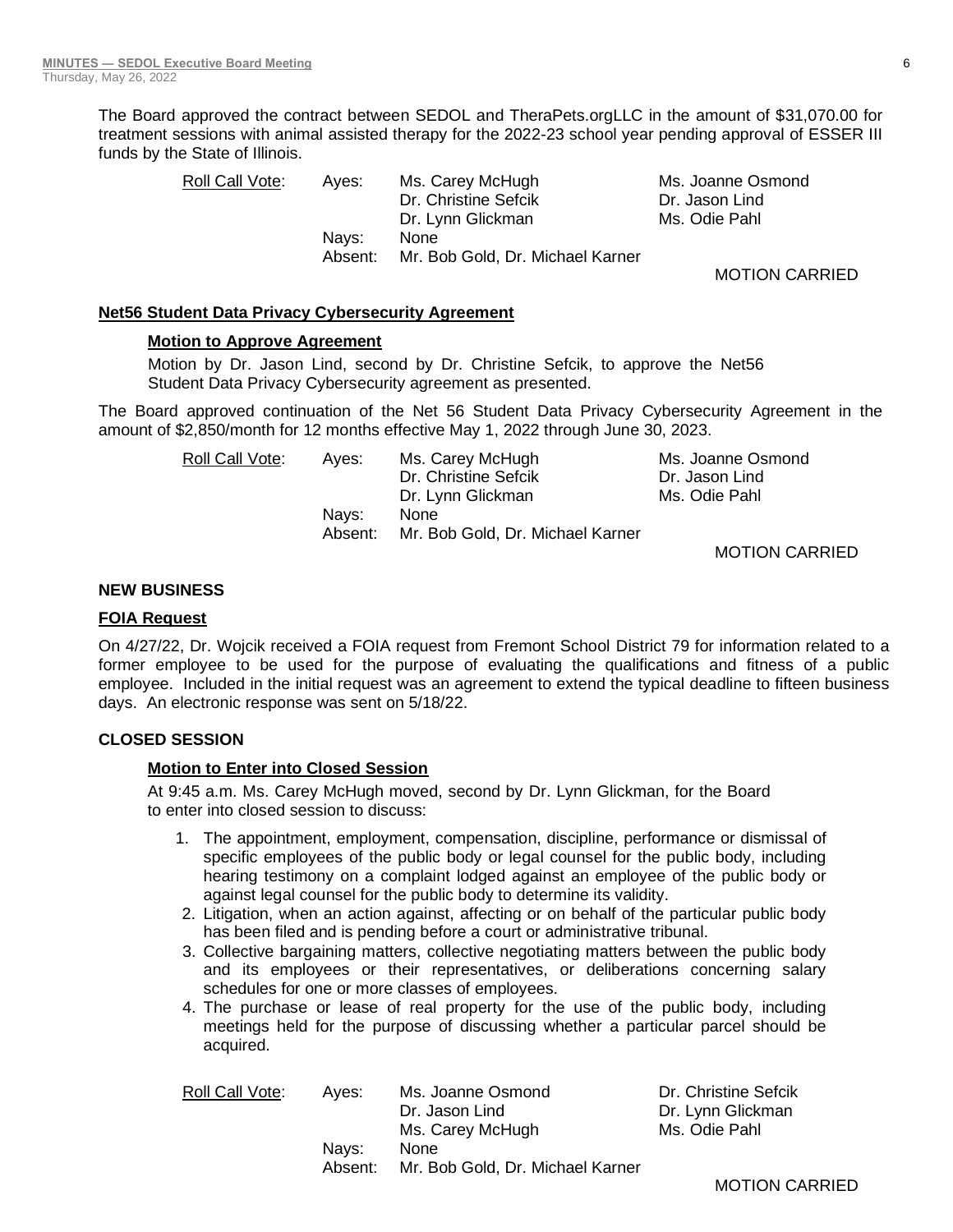## **Motion to Return to Public Session**

At 10:36 a.m. Ms. Joanne Osmond moved, second by Dr. Lynn Glickman, for the Board to return to public session.

Absent: Mr. Bob Gold

| Voice Vote: | Aves: | Ms. Joanne Osmond<br>Dr. Jason Lind<br>Ms. Carey McHugh | Dr. Christine Sefcik<br>Dr. Lynn Glickman<br>Dr. Michael Karner (arrived 9:55 a.m.)<br>Ms. Odie Pahl |
|-------------|-------|---------------------------------------------------------|------------------------------------------------------------------------------------------------------|
|             | Navs: | None                                                    |                                                                                                      |

MOTION CARRIED

While in closed session, the Board discussed employee, litigation, collective bargaining and purchase or lease of property matters.

#### **OTHER BUSINESS**

#### **Tentative Memorandum of Understanding with the STU**

#### **Motion to Recommend Approval of Tentative Agreement —** *ROLL CALL VOTE*

Motion by Ms. Carey McHugh, second by Ms. Joanne Osmond, to approve the Memorandum of Understanding with the SEDOL Teachers Union and the SEDOL Board by the SEDOL Governing Board at the June 1, 2022 meeting.

The Board Negotiation Team provided a brief overview of the tentative Memorandum of Understanding reached with the SEDOL Teachers' Union regarding items relating to Service Recognition and Attendance Bonus for Extended School Year. The Executive Board recommended approval by the Governing Board at the June 1, 2022 meeting. A summary of the tentative agreement will be disseminated to Governing Board members prior to the meeting.

| Roll Call Vote: | Aves: | Dr. Michael Karner | Dr. Jason Lind  |
|-----------------|-------|--------------------|-----------------|
|                 |       | Dr. Lynn Glickman  | Ms. Carey McH   |
|                 |       | Ms. Joanne Osmond  | Dr. Christine S |
|                 |       |                    | Ms. Odie Pahl   |

Nays: None Absent: Mr. Bob Gold

Ms. Carey McHugh Dr. Christine Sefcik Ms. Odie Pahl

MOTION CARRIED

#### **Tentative Memorandum of Understanding with the SSSA**

#### **Motion to Recommend Approval of Tentative Agreement**

Motion by Ms. Joanne Osmond, second by Dr. Lynn Glickman, to approve the Memorandum of Understanding with the SEDOL Support Staff Association and the SEDOL Board by the SEDOL Governing Board at the June 1, 2022 meeting.

The Board Negotiation Team provided a brief overview of the tentative Memorandum of Understanding reached with the SEDOL Support Staff Association regarding items relating to Service Recognition and Attendance Bonus for Extended School Year. The Executive Board recommended approval by the Governing Board at the June 1, 2022 meeting. A summary of the tentative agreement will be disseminated to Governing Board members prior to the meeting.

Roll Call Vote: Ayes: Dr. Christine Sefcik Dr. Michael Karner Dr. Jason Lind Dr. Lynn Glickman

> Nays: None Absent: Mr. Bob Gold

Ms. Carey McHugh Ms. Joanne Osmond Ms. Odie Pahl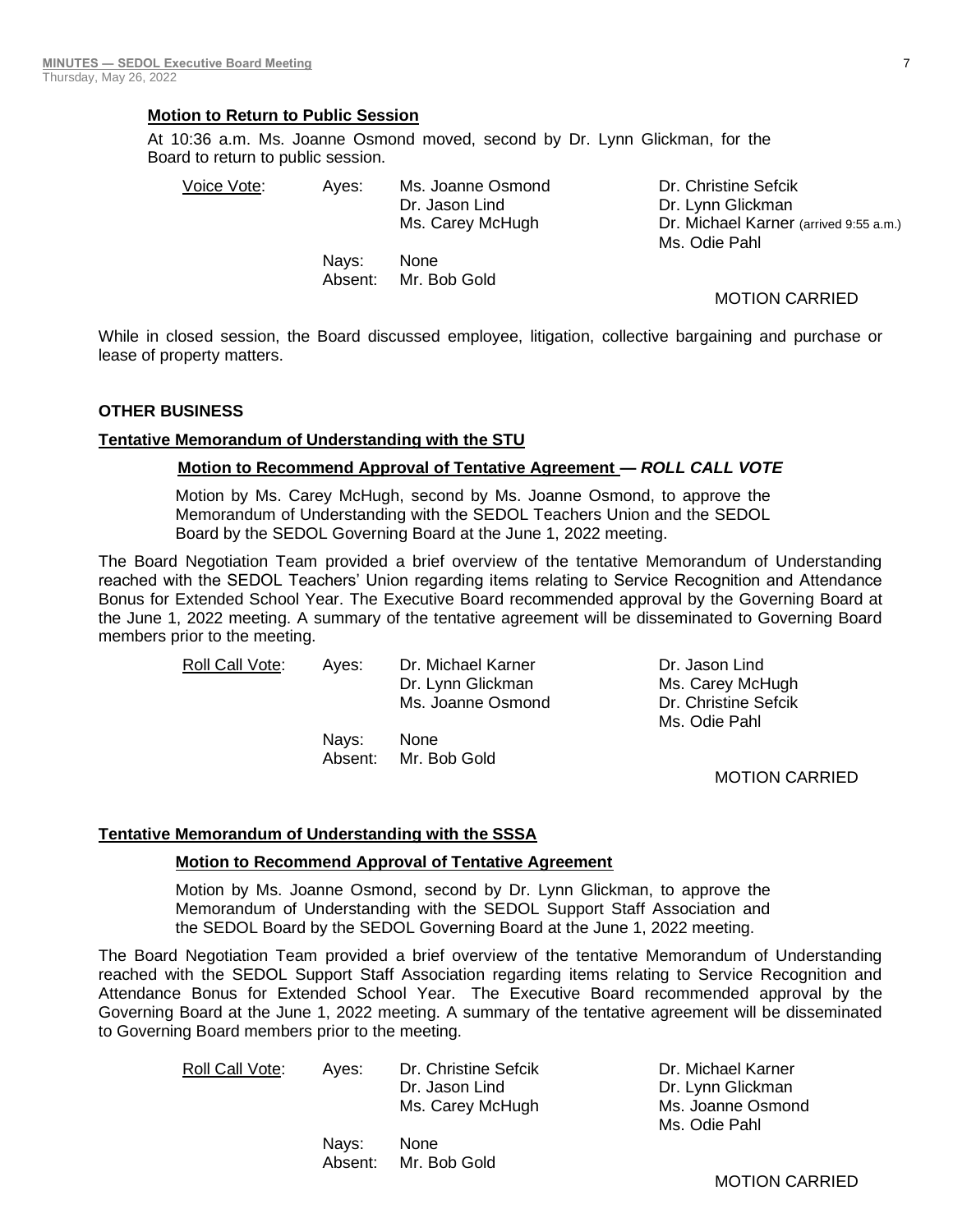# **Tentative Service Recognition and Attendance Bonus for Registered Nurses**

## **Motion to Recommend Approval of Tentative Agreement**

Motion by Ms. Carey McHugh, second by Ms. Joanne Osmond, to approve the approval of the agreement with the SEDOL Registered Nurses and the SEDOL Board by the SEDOL Governing Board at the June 1, 2022 meeting.

Administration provided an overview of the tentative agreement reached for the SEDOL Registered Nurses regarding items relating to Service Recognition and Attendance Bonus for Extended School Year. The Executive Board recommended approval of the agreement by the Governing Board at the June 1, 2022 meeting. A summary of the tentative agreement will be disseminated to Governing Board members prior to the meeting.

Roll Call Vote: Ayes: Dr. Lynn Glickman Ms. Carey McHugh Ms. Joanne Osmond Dr. Christine Sefcik Dr. Michael Karner **Dr. Jason Lind** 

> Nays: None Absent: Mr. Bob Gold

Ms. Odie Pahl

MOTION CARRIED

# **Governing Board Agenda Update Needed**

## **Motion to Approve Updated Agenda**

Motion by Ms. Joanne Osmond, second by Ms. Odie Pahl to approve the updated June 1, 2022 Governing Board Agenda as presented.

The Board reviewed and approved the updated agenda to include the STU and SSSA Memorandum of Understandings and the Service Recognition and Attendance Bonus for Registered Nurses. A summary of the tentative agreement will be disseminated to Governing Board members prior to the meeting.

> Voice Vote: Ayes: Ms. Carey McHugh Ms. Joanne Osmond Dr. Christine Sefcik Dr. Michael Karner Dr. Jason Lind Dr. Lynn Glickman Ms. Odie Pahl Nays: None Absent: Mr. Bob Gold MOTION CARRIED

#### **PROGRAM/SCHOOL REPORTS**

#### **Evidence of Exceptional Service**

- A. Evidence of Exceptional Service
	- 1. SEDOL hosted its first ever Unified Sports Day. Seven buildings and schools from across SEDOL participated either as athletes, partners, volunteers or fans in the stands.
	- 2. The SEDOL Foundation hosted its first in person Heart of Gold Dinner Dance since COVID. The event was a huge success supporting SEDOL students attending summer camp.
	- 3. Fairhaven School held their playground groundbreaking on May 20, 2022.
	- 4. 2nd and Charles is partnering with SEDOL to run a book drive in July and August to support SEDOL schools.
- B. Recognition of Retirees

Name **Name Position Position Hire Date** Marcia Bessette **12/18/1986** SLP 12/18/1986 Teresa Brown Admin Asst 09/30/1996 Cheryl Dixon Paraprofessional 01/24/1994